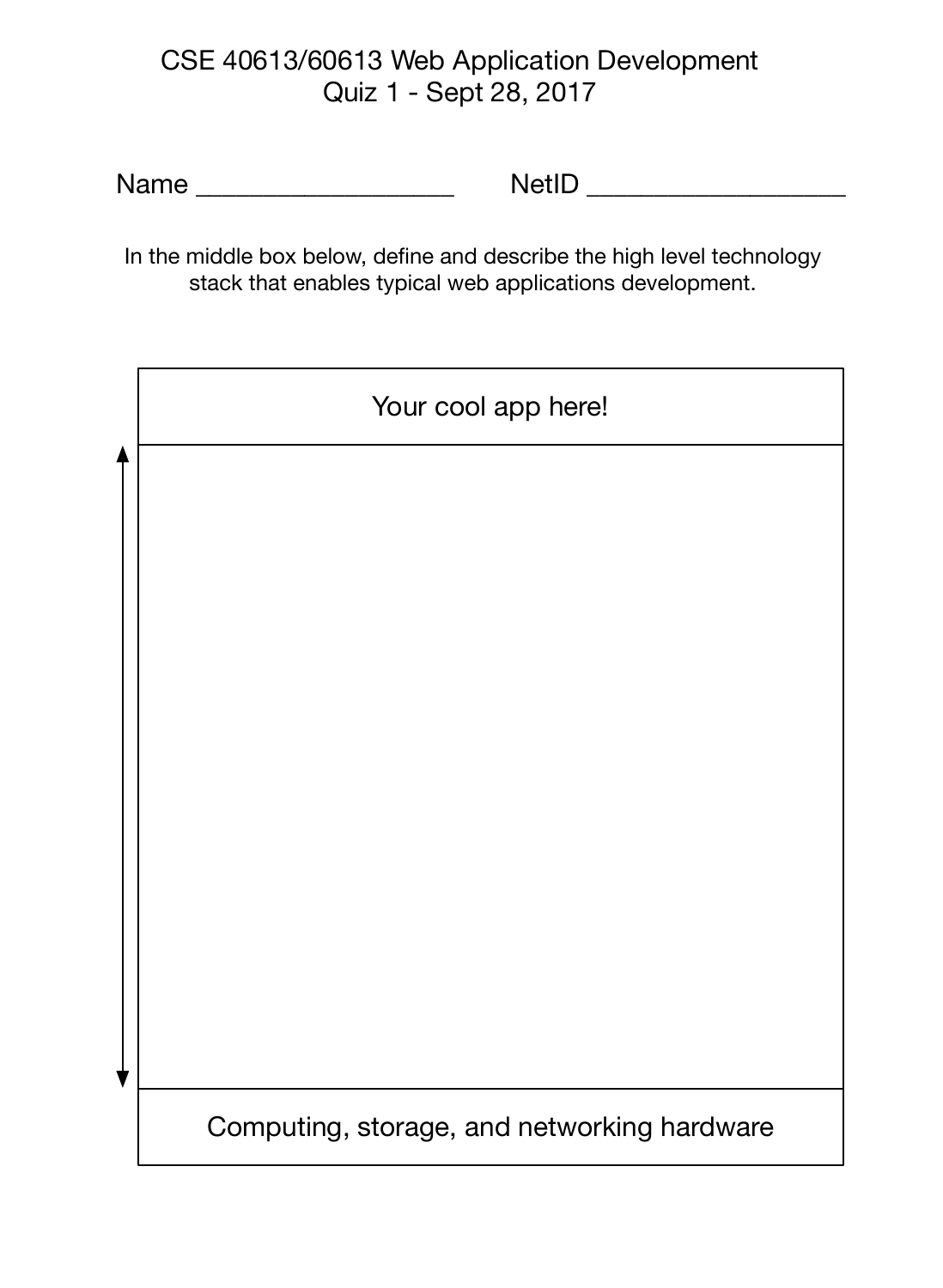# CSE 40613/60613 Web Application Development Quiz 2 - Sept 4, 2017

Name \_\_\_\_\_\_\_\_\_\_\_\_\_\_\_\_\_\_\_ NetID \_\_\_\_\_\_\_\_\_\_\_\_\_\_\_\_\_\_\_

Engineering involves the design and development of solutions for unsolved problems. Often those solutions are developed using existing technologies applied in new way, often by combining multiple technologies into a hybrid solution for the given problem. Sir Tim Berners-Lee did exactly that when he designed the WWW. In the box below, on the left name an existing technology that he adapted and its new name or role on the right.

| Existing technology that<br>was adapted | New name or role in the<br><b>WWW</b> |
|-----------------------------------------|---------------------------------------|
|                                         |                                       |
|                                         |                                       |
|                                         |                                       |
|                                         |                                       |
|                                         |                                       |
|                                         |                                       |
|                                         |                                       |
|                                         |                                       |
|                                         |                                       |
|                                         |                                       |
|                                         |                                       |
|                                         |                                       |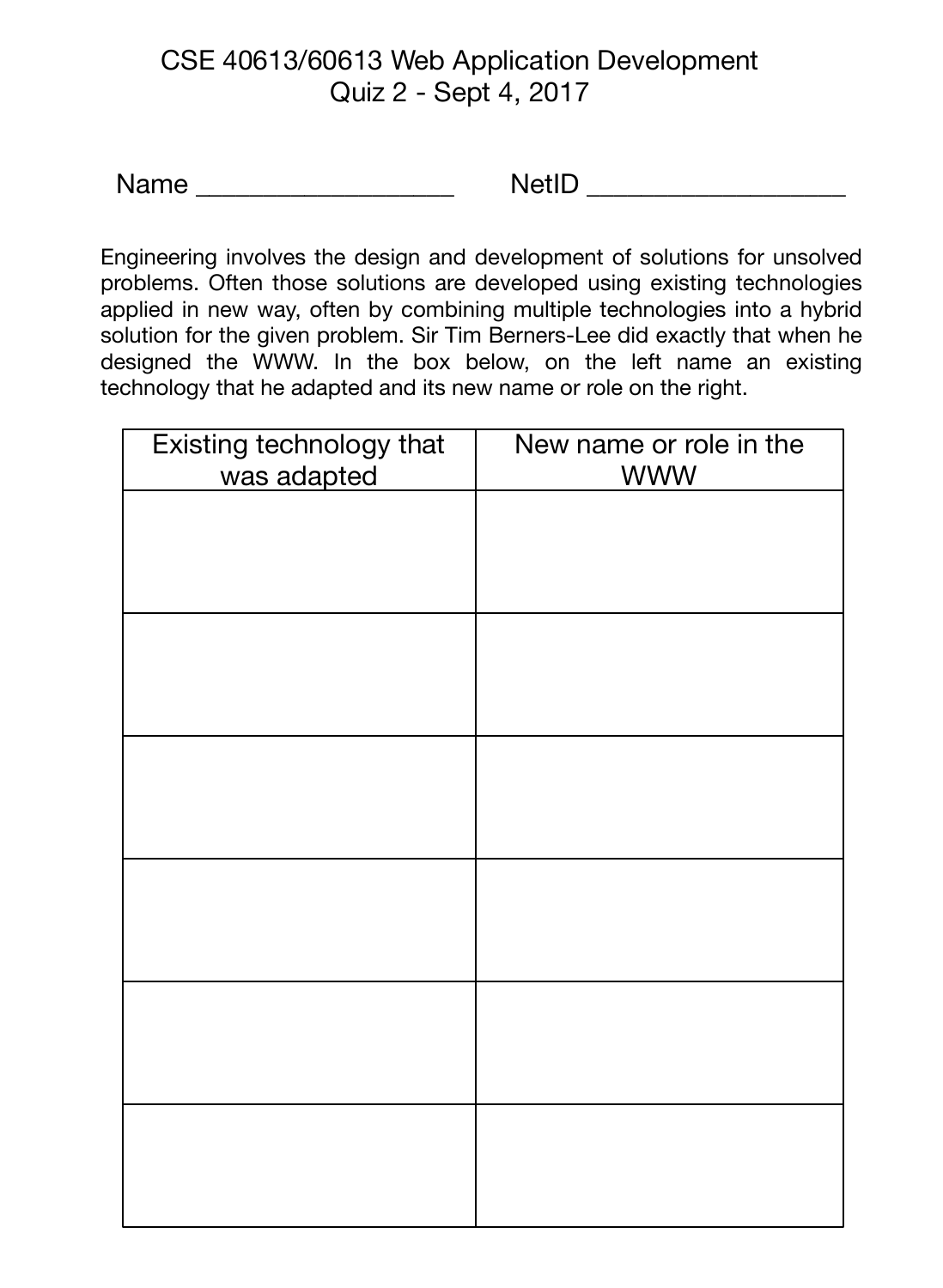### CSE 40613/60613 Web Application Development Quiz 3 - Sept 13, 2017

Name \_\_\_\_\_\_\_\_\_\_\_\_\_\_\_\_\_\_\_ NetID \_\_\_\_\_\_\_\_\_\_\_\_\_\_\_\_\_\_\_

Answer any 5 of the following questions. Put an "X" through the question you do not want graded.

D3 was designed using existing standards. What would an advantage of this be?

Name two advantages of using closures in your code.

Explain with one sentence what the following code is doing. d3.select("#bar").append("svg").attr("width", 960).attr("height",500);

Name one distinct feature of WebSockets.

For the rect created by the following code, add code to make its width as 100, height as 50. rect = svg.selectAll(".bar") .data(data) .enter() .append("rect") .attr("class", "bar") .attr("x", 0) .attr("y", 0);

Name two types of applications WebSockets can benefit from and how.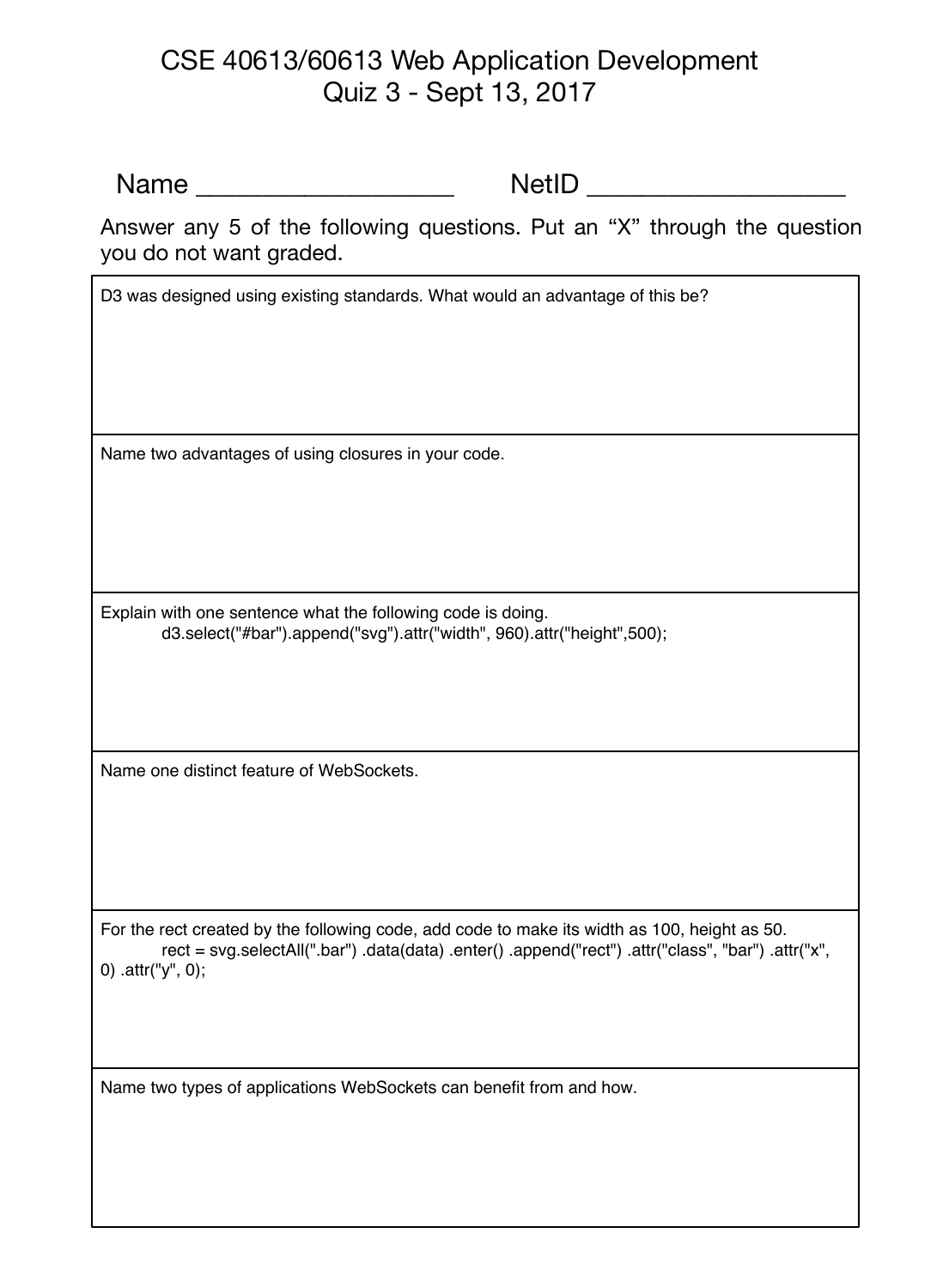### CSE 40613/60613 Web Application Development Quiz 4 - Sept 20, 2017

Name \_\_\_\_\_\_\_\_\_\_\_\_\_\_\_\_\_\_\_ NetID \_\_\_\_\_\_\_\_\_\_\_\_\_\_\_\_\_\_\_

Answer 4 of the following 5 questions. Put an "X" in the question you do not want graded.

The Equifax breach that exposed sensitive data for as many as 143 million US consumers was accomplished by exploiting a Web application vulnerability that had been patched more than two months earlier. Where in the Equifax web infrastructure was that unpatched vulnerability?

Name 2 advantages of using a Virtual Machine.

Why should you NOT use FTP? What is the alternative?

Name 3 ways a HTTP client and server exchange information. These are part of the protocol and are often called " HTTP request methods" or "HTTP verbs".

Google Analytics can be used to track users and the performance of web applications. Give three examples of statistics or metrics that it can collect, generate and report.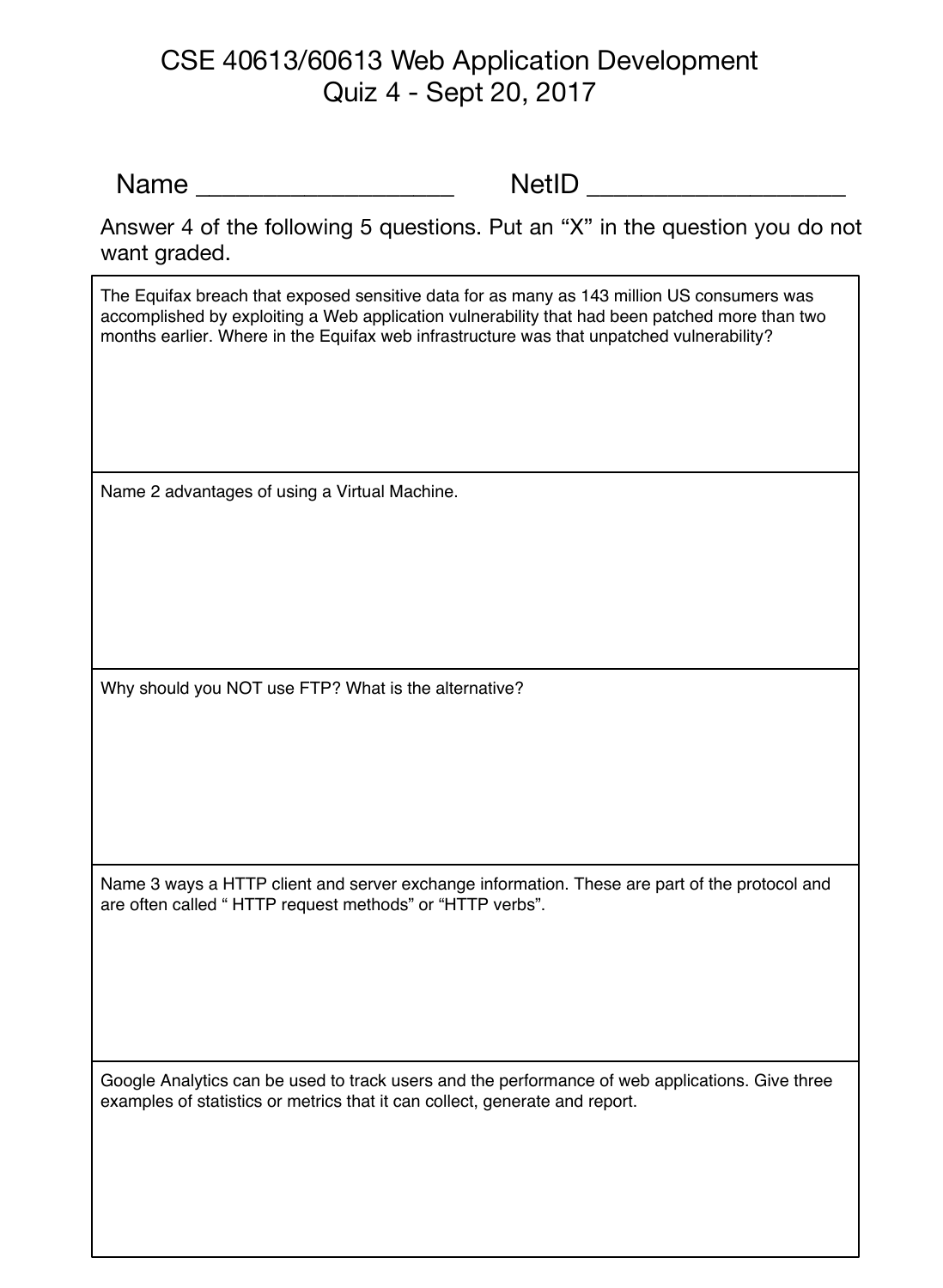# CSE 40613/60613 Web Application Development Quiz 5 - Oct 2, 2017

| Name ________________________                           |  |  |
|---------------------------------------------------------|--|--|
| Answer all of the following 5 questions.                |  |  |
| Explain CGI.                                            |  |  |
|                                                         |  |  |
|                                                         |  |  |
|                                                         |  |  |
| Give two advantages of MVC.                             |  |  |
|                                                         |  |  |
|                                                         |  |  |
| Define two of the three parts of MVC.                   |  |  |
|                                                         |  |  |
|                                                         |  |  |
|                                                         |  |  |
| Describe the what happens during the SSL handshake.     |  |  |
|                                                         |  |  |
|                                                         |  |  |
| What happens when a web server receives a post request? |  |  |
|                                                         |  |  |
|                                                         |  |  |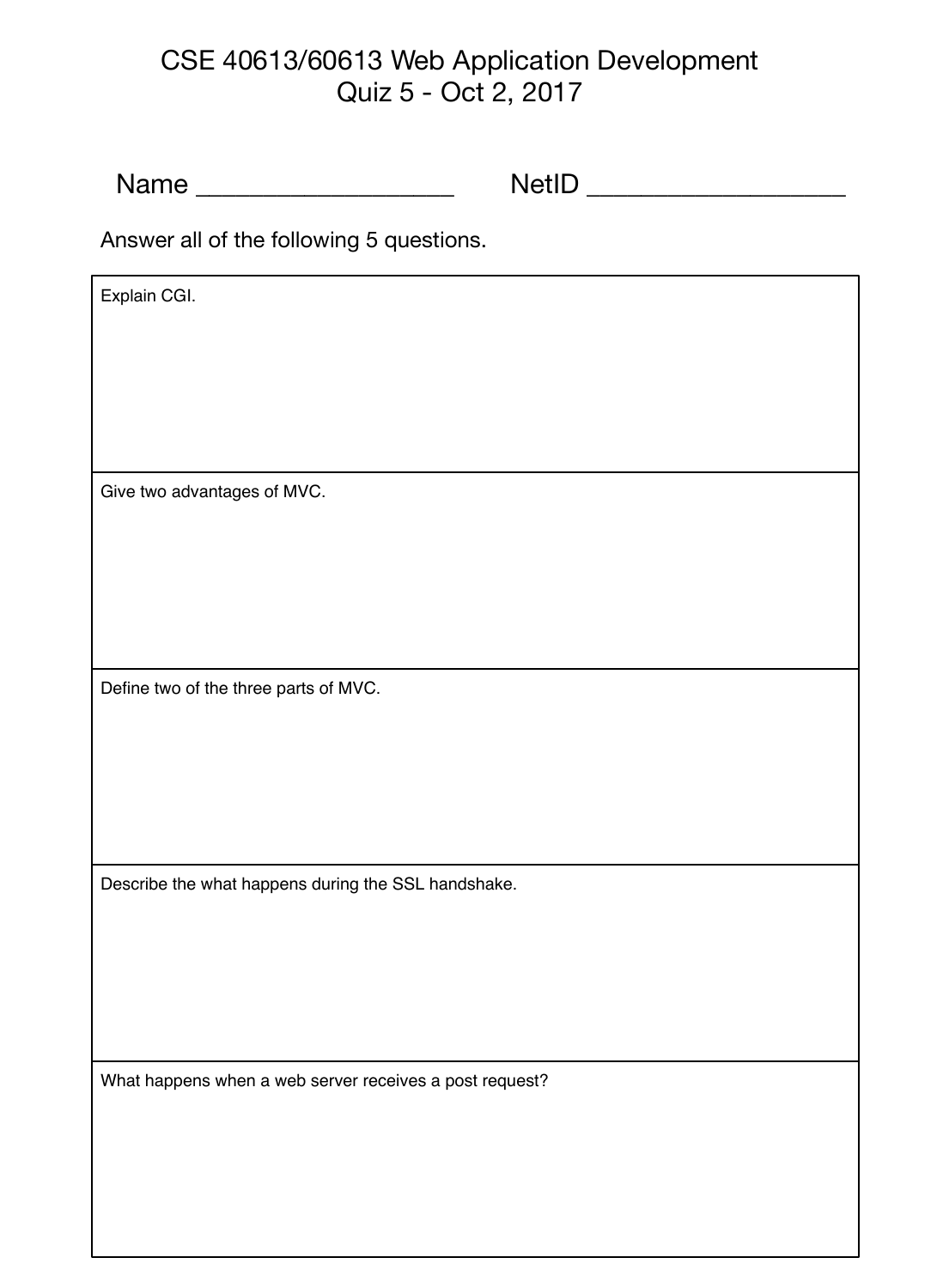### CSE 40613/60613 Web Application Development Quiz 6 - Oct 9, 2017

Name \_\_\_\_\_\_\_\_\_\_\_\_\_\_\_\_\_\_\_ NetID \_\_\_\_\_\_\_\_\_\_\_\_\_\_\_\_\_\_\_

Answer any 5 of the following 6 questions. Put an "X" through the question you don't want graded.

Describe one of the properties of an ACID (Atomic - Consistency - Isolation - Durability) compliant database. What is 'psql? Describe 'column' databases; compare with relational databases Name two frequently used SQL commands? Give 2 advantages of RDBMS over NoSQL.

Name any 3 of the top-ten RDBMS products (commercial or open source). A list was identified in the class notes and lecture.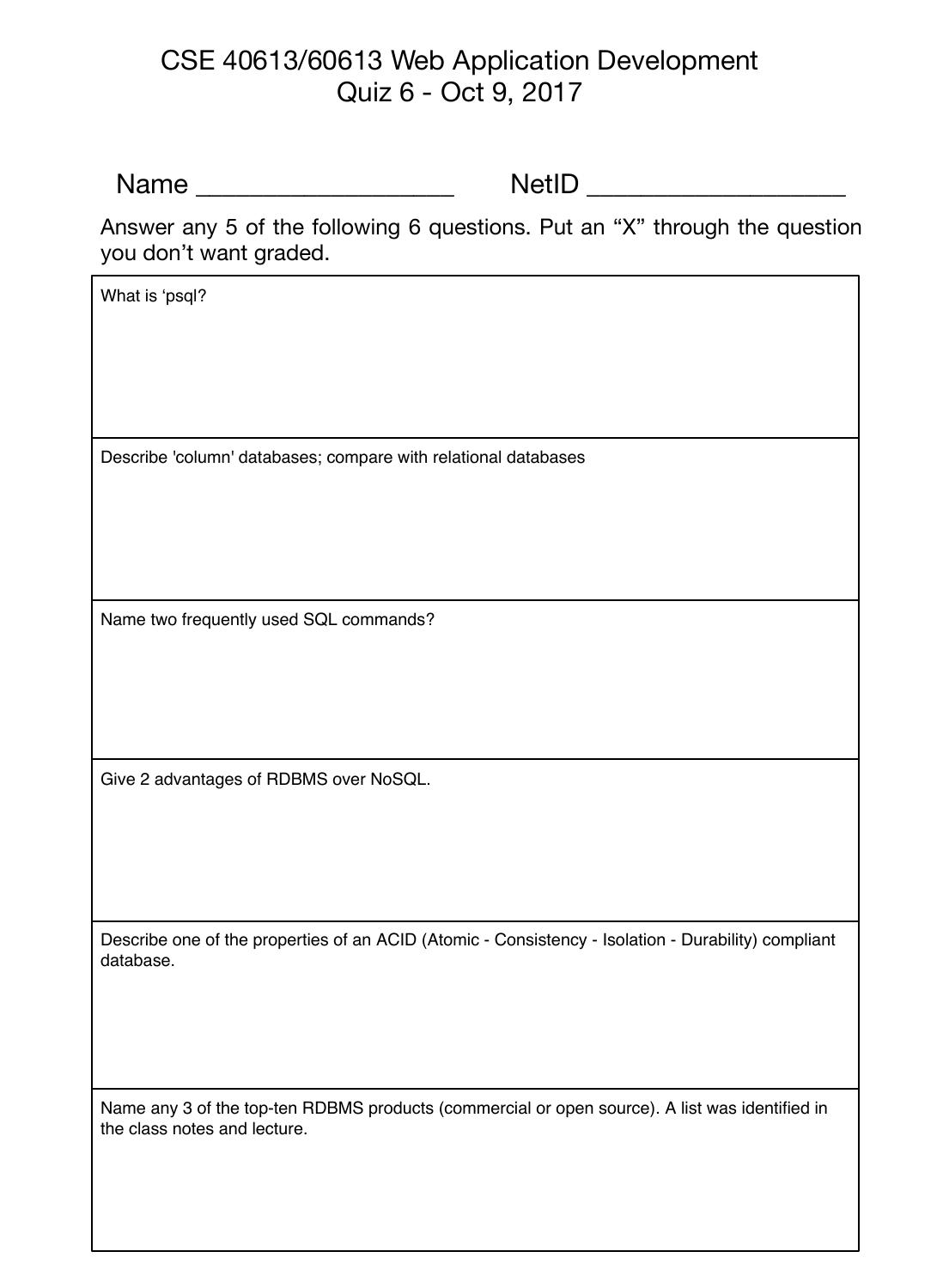### CSE 40613/60613 Web Application Development Quiz 7 - Nov 6, 2017

Name \_\_\_\_\_\_\_\_\_\_\_\_\_\_\_\_\_\_\_ NetID \_\_\_\_\_\_\_\_\_\_\_\_\_\_\_\_\_\_\_

Who was Grace Hopper?

Answer any 5 of the following 6 questions. Put an "X" through the question you don't want graded.

Define CRUD and the request types that correspond to it.

Describe MVC (or MVT) and what it is for. MVC - Model View Controller MVT - Model View Template

What is the main idea behind Class Based Views (CBV)?

What kind of a database is MongoDB?

In a framework, what is a model?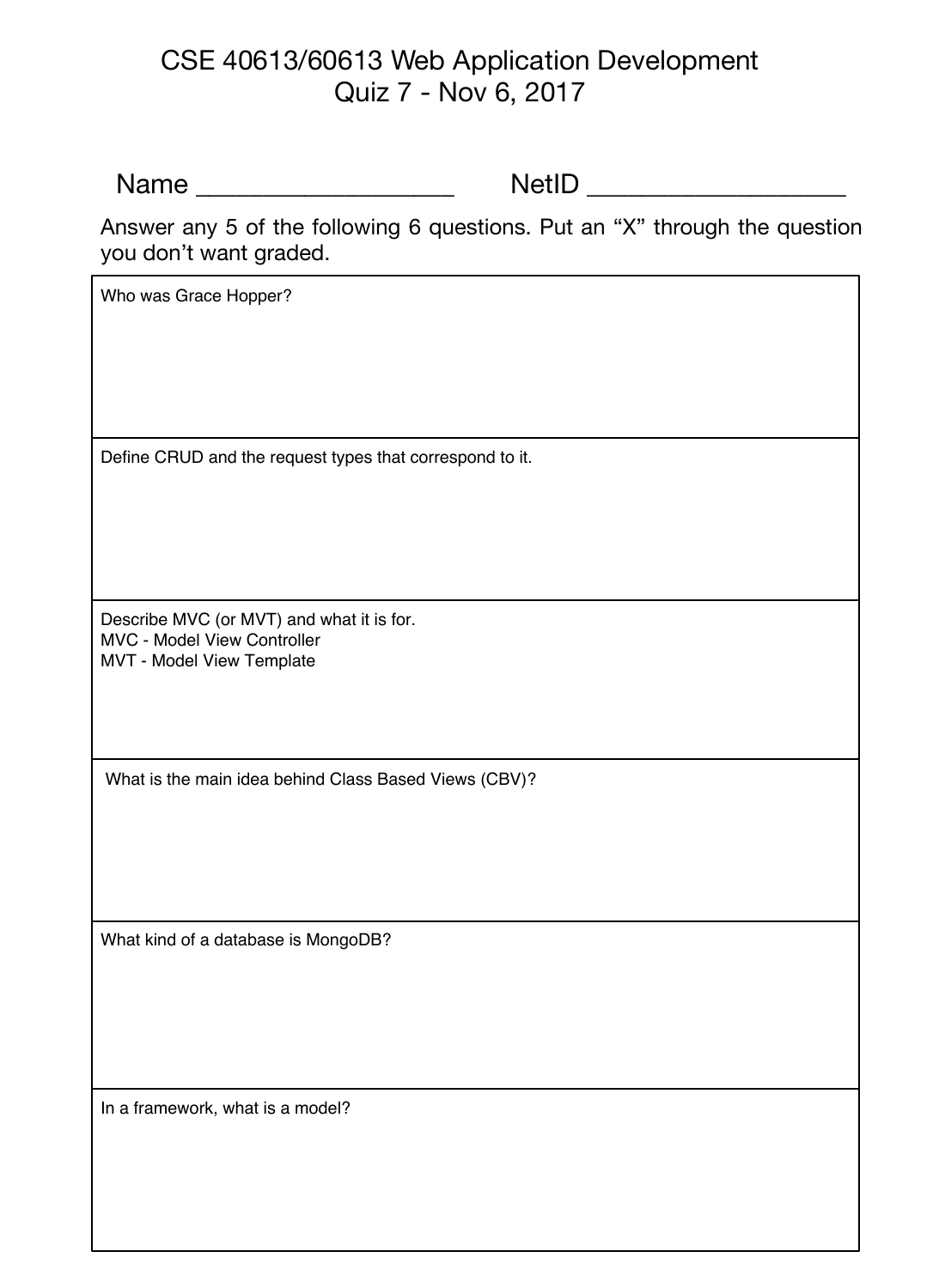### CSE 40613/60613 Web Application Development Quiz 8 - Nov 8, 2017

Name \_\_\_\_\_\_\_\_\_\_\_\_\_\_\_\_\_\_\_ NetID \_\_\_\_\_\_\_\_\_\_\_\_\_\_\_\_\_\_\_

Answer any 4 of the following 5 questions. Put an "X" through the question you don't want graded.

What's an important idea derived from the book " Mythical Man-Month"?

What's a Gantt chart and how is it used in Software Engineering?

Application Lifecycle Management as discussed in class includes eight sub-activities. Identify and define at least 3 of them.

What do we mean by "feature creep"? How can it be addressed?

We discussed several models, frameworks, and methodologies for conducting software engineering. Name and describe at least 2 of them.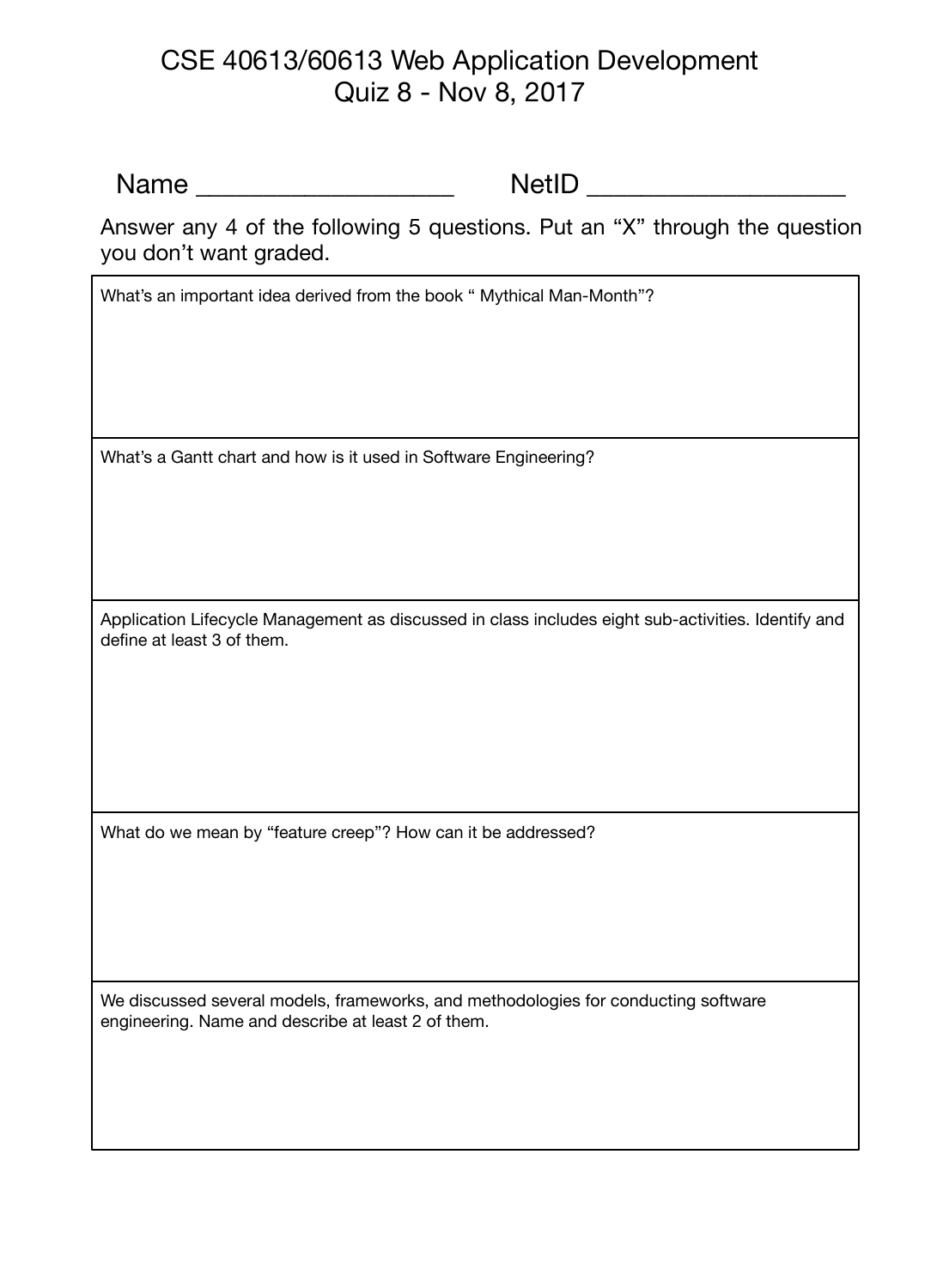### CSE 40613/60613 Web Application Development Quiz 9 - Nov 15, 2017

Name \_\_\_\_\_\_\_\_\_\_\_\_\_\_\_\_\_\_\_ NetID \_\_\_\_\_\_\_\_\_\_\_\_\_\_\_\_\_\_\_

Answer any 4 of the following 5 questions. Put an "X" through the question you don't want graded.

What are some important design considerations that you learned from the presentation by Ameer Armaly, our guest speaker in last class?

What does UX stand for? What is the goal of UX in terms of web design?

Several web security news items have been discussed in class recently, e.g., a growing IoT botnet, ransomware, Equifax, Krack, etc. Pick one of these and discuss the threat and measures to defend against the threat.

What is mean by DevOps?

What is the Trolley problem? How does it apply to web development?